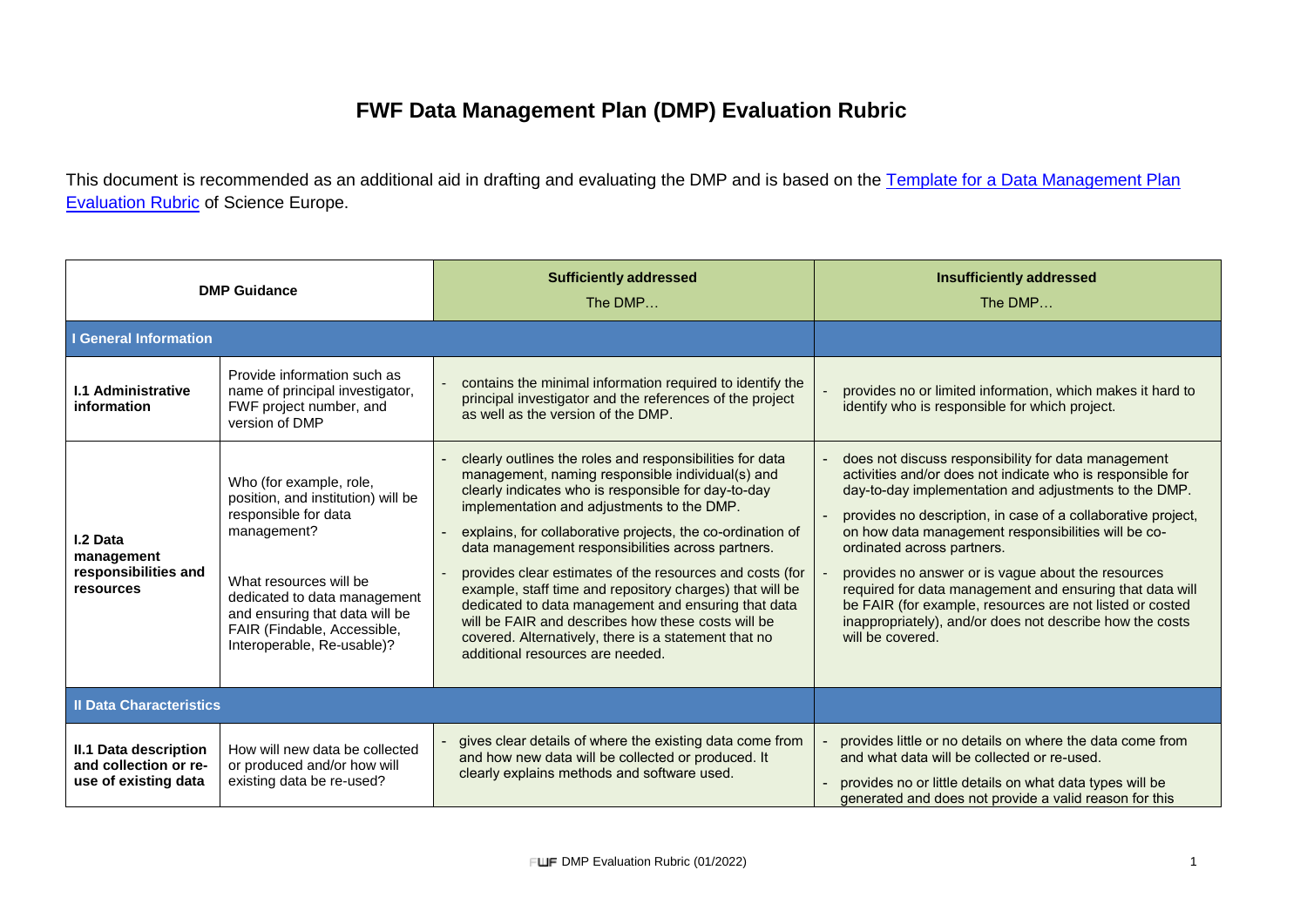|                                                      | What data (types, formats, and,<br>volumes) will be collected or<br>produced?                                                                            | explains, if existing data are re-used, how these data<br>will be accessed and any constraints on their re-use.<br>$\blacksquare$<br>clearly describes or lists what data types will be<br>generated (for example, numeric, textual, audio, or<br>video) and their associated data formats.<br>explains why certain formats have been chosen and<br>indicates if they are in open and standard format. If a<br>proprietary format is used, it explains why.<br>provides information about the estimated data volume.                                                       | omission (for example, a statement that no data will be<br>produced or generated).<br>only lists/describes the kinds of data without specifying their<br>formats.<br>only lists formats, without specifying the kinds of data.<br>does not provide an estimate of data volume.                                                                         |
|------------------------------------------------------|----------------------------------------------------------------------------------------------------------------------------------------------------------|----------------------------------------------------------------------------------------------------------------------------------------------------------------------------------------------------------------------------------------------------------------------------------------------------------------------------------------------------------------------------------------------------------------------------------------------------------------------------------------------------------------------------------------------------------------------------|--------------------------------------------------------------------------------------------------------------------------------------------------------------------------------------------------------------------------------------------------------------------------------------------------------------------------------------------------------|
| <b>III Documentation and Data Quality</b>            |                                                                                                                                                          |                                                                                                                                                                                                                                                                                                                                                                                                                                                                                                                                                                            |                                                                                                                                                                                                                                                                                                                                                        |
| III.1 Metadata and<br>documentation                  | What metadata and<br>documentation (for example,<br>the methodology of data<br>collection and way of<br>organising the data) will<br>accompany the data? | clearly outlines the metadata that will accompany the<br>data, with reference to good practice in the community<br>(for example, uses metadata standards where they<br>exist).<br>indicates how the data will be organised during the<br>project (for example, naming conventions, version<br>control strategy, and folder structures).<br>clearly outlines the documentation needed to enable<br>data re-use, stating where the information will be<br>recorded (for example, a database with links to each<br>item, a 'readme' text file, code books, or lab notebooks). | provides little or no details on the metadata that will<br>accompany the data.<br>provides no information, or only a very vague mention of<br>documentation, without providing any detail or explanation.                                                                                                                                              |
| III.2 Data quality<br>control                        | What data quality control<br>measures will be used?                                                                                                      | clearly describes the approach taken to ensure and<br>document quality control in the collection of data during<br>the lifetime of the project.                                                                                                                                                                                                                                                                                                                                                                                                                            | provides no information or only a vague mention on how<br>data quality is controlled and documented during the<br>lifetime of the project.                                                                                                                                                                                                             |
| IV Data Storage, Sharing, and Long-Term Preservation |                                                                                                                                                          |                                                                                                                                                                                                                                                                                                                                                                                                                                                                                                                                                                            |                                                                                                                                                                                                                                                                                                                                                        |
| <b>IV.1 Data storage</b><br>and backup during        | How will the data and metadata<br>be stored and backed up<br>during the research process?                                                                | clearly (even if briefly) describes:<br>the location where the data and backups will be<br>$\blacksquare$<br>stored during the research activities.<br>how often backups will be performed.<br>$\blacksquare$<br>the use of robust, managed storage with<br>٠<br>automatic backup (for example, storage provided                                                                                                                                                                                                                                                           | provides no information or very vague reference to how<br>data will be stored and backed up during the project.<br>provides little or no details on how the data will be<br>recovered in the event of a technical incident, which<br>institutional data protection policies are in place, and who<br>will have access to the data during the research. |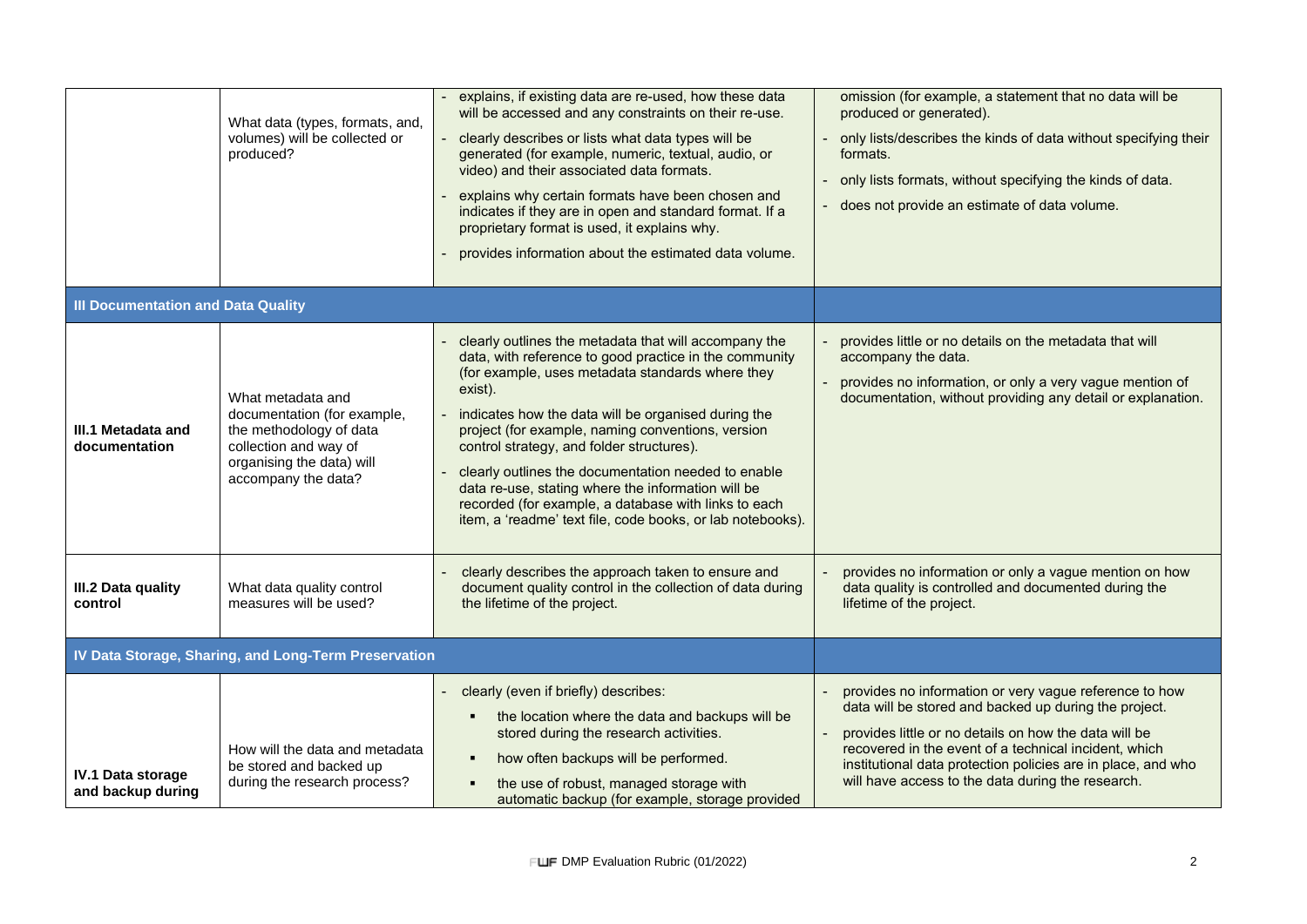| the research<br>process                                   | How will data security and<br>protection of sensitive data be<br>taken care of during the<br>research?                                                                                                                                                                      | by the home institution).<br>or<br>explains why institutional storage will not be used (and<br>for what part of the data) and describes the (additional)<br>locations, storage media, and procedures that will be<br>used for storing and backing up data during the project.<br>clearly explains:<br>how the data will be recovered in the event of a<br>technical incident.<br>who will have access to the data during the<br>research.<br>which institutional and/or national data protection<br>policies are in place and provides a link to where<br>they can be accessed.<br>clearly describes the additional security measures (in<br>terms of physical security, network security, and<br>security of computer systems and files) that will be<br>taken to ensure that stored and transferred data are<br>safe, when sensitive data are involved (for example,<br>personal data, politically sensitive information, or trade<br>secrets). | provides little or no details about data protection and risk<br>management, or the explanation is too vague, when<br>sensitive data are involved (for example, personal data,<br>politically sensitive information, or trade secrets).                                                                                                                                                                                                                                                                                                                               |
|-----------------------------------------------------------|-----------------------------------------------------------------------------------------------------------------------------------------------------------------------------------------------------------------------------------------------------------------------------|---------------------------------------------------------------------------------------------------------------------------------------------------------------------------------------------------------------------------------------------------------------------------------------------------------------------------------------------------------------------------------------------------------------------------------------------------------------------------------------------------------------------------------------------------------------------------------------------------------------------------------------------------------------------------------------------------------------------------------------------------------------------------------------------------------------------------------------------------------------------------------------------------------------------------------------------------|----------------------------------------------------------------------------------------------------------------------------------------------------------------------------------------------------------------------------------------------------------------------------------------------------------------------------------------------------------------------------------------------------------------------------------------------------------------------------------------------------------------------------------------------------------------------|
| <b>IV.2 Data sharing</b><br>and long-term<br>preservation | How and when will the data be<br>shared? Are there restrictions<br>to data sharing or embargo<br>reasons?<br>In which repository will the data<br>be archived and made<br>available for re-use? What<br>persistent identifier (e.g., DOI)<br>and which usage licence (e.g., | clearly describes how and when the data will be made<br>discoverable and shared.<br>specifies a repository for data re-use and explains<br>which persistent identifiers (PIDs) are provided for the<br>data and under which licence the data will be made<br>available.<br>clearly explains, if applicable, why data sharing is<br>limited or not possible, and who can access the data<br>under which conditions (for example, only members of<br>certain communities or via a sharing agreement).<br>explains what actions will be taken to overcome or to<br>minimise data sharing restrictions.                                                                                                                                                                                                                                                                                                                                               | provides little or no details on how and when data will be<br>shared, or the explanation is not adequate or technically<br>viable.<br>if applicable, does not give reasons why data sharing is<br>limited or not possible<br>provides little or no details on which software developed<br>during the project will be necessary to access and interpret<br>the data, how it will be made available, or why that may not<br>be possible<br>provides no further information or lacks adequate<br>explanation on what provisions would be made for data<br>preservation. |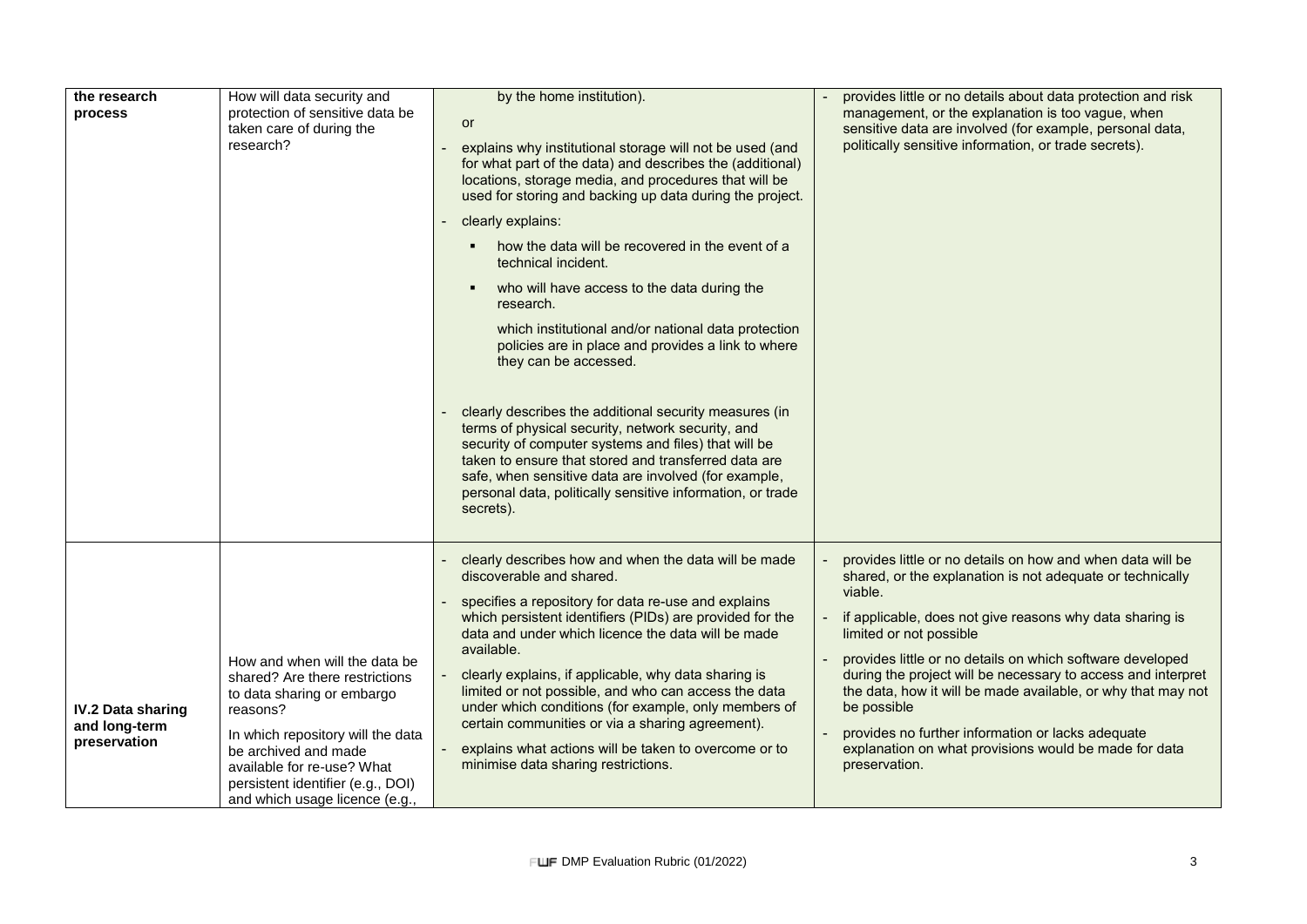|                                    | CC BY) will be used?<br>What methods and software<br>tools are needed to access and<br>use the data?<br>How will data for preservation<br>be selected, and where will the<br>data be preserved long-term?                                                     | clearly indicates which specific tools or software (for<br>example, specific scripts, codes, or algorithms<br>developed during the project, version of the software)<br>potential users may need to access, interpret, and (re-)<br>use the data.<br>provides details on how the data, accompanying<br>documentation, and any other required technology<br>such as copies of software in specific versions will be<br>archived in the long term.<br>provides details of which (versions of) data and<br>accompanying documentation will be retained or<br>destroyed, and explains the rationale (for example,<br>contractual, legal requirements, or regulatory<br>purposes).<br>provides details of what data collected or created in the<br>project will be preserved in the long term and clearly<br>indicates for how long. This should be in alignment with<br>institutional, or national policies and/or legislation, or<br>community standards. |                                                                                                                                                                                                                                                                                                                                                                                                                                 |
|------------------------------------|---------------------------------------------------------------------------------------------------------------------------------------------------------------------------------------------------------------------------------------------------------------|--------------------------------------------------------------------------------------------------------------------------------------------------------------------------------------------------------------------------------------------------------------------------------------------------------------------------------------------------------------------------------------------------------------------------------------------------------------------------------------------------------------------------------------------------------------------------------------------------------------------------------------------------------------------------------------------------------------------------------------------------------------------------------------------------------------------------------------------------------------------------------------------------------------------------------------------------------|---------------------------------------------------------------------------------------------------------------------------------------------------------------------------------------------------------------------------------------------------------------------------------------------------------------------------------------------------------------------------------------------------------------------------------|
| <b>V Legal and Ethical Aspects</b> |                                                                                                                                                                                                                                                               |                                                                                                                                                                                                                                                                                                                                                                                                                                                                                                                                                                                                                                                                                                                                                                                                                                                                                                                                                        |                                                                                                                                                                                                                                                                                                                                                                                                                                 |
| V.1 Legal aspects                  | How will legal issues, such as<br>intellectual property rights and<br>ownership, be managed? What<br>legislation is applicable?<br>If personal data are processed,<br>how will compliance with<br>legislation on personal data<br>and on security be ensured? | - clearly explains who will have the rights to control<br>access to the data.<br>explains for multi-partner projects and multiple data<br>owners how these matters are addressed in the<br>consortium agreement.<br>clearly explains, if applicable, how intellectual property<br>rights will be managed.<br>indicates, if applicable, whether there are any<br>restrictions on the re-use of third-party data.<br>clearly indicates if personal data will be collected/used<br>as part of the project, and, if applicable, how<br>compliance with applicable legislation will be ensured<br>(for example, by gaining informed consent, considering<br>encryption, anonymisation, or pseudonymisation).                                                                                                                                                                                                                                                | does not address legal issues, and does not provide good<br>reason or explanation for not doing so.<br>does not address matters of rights to control access to the<br>data in case of a multi-partner project and does not provide<br>good reason or explanation for not doing so.<br>provides little or no details to demonstrate that personal<br>data, if any, will be managed in compliance with applicable<br>legislation. |